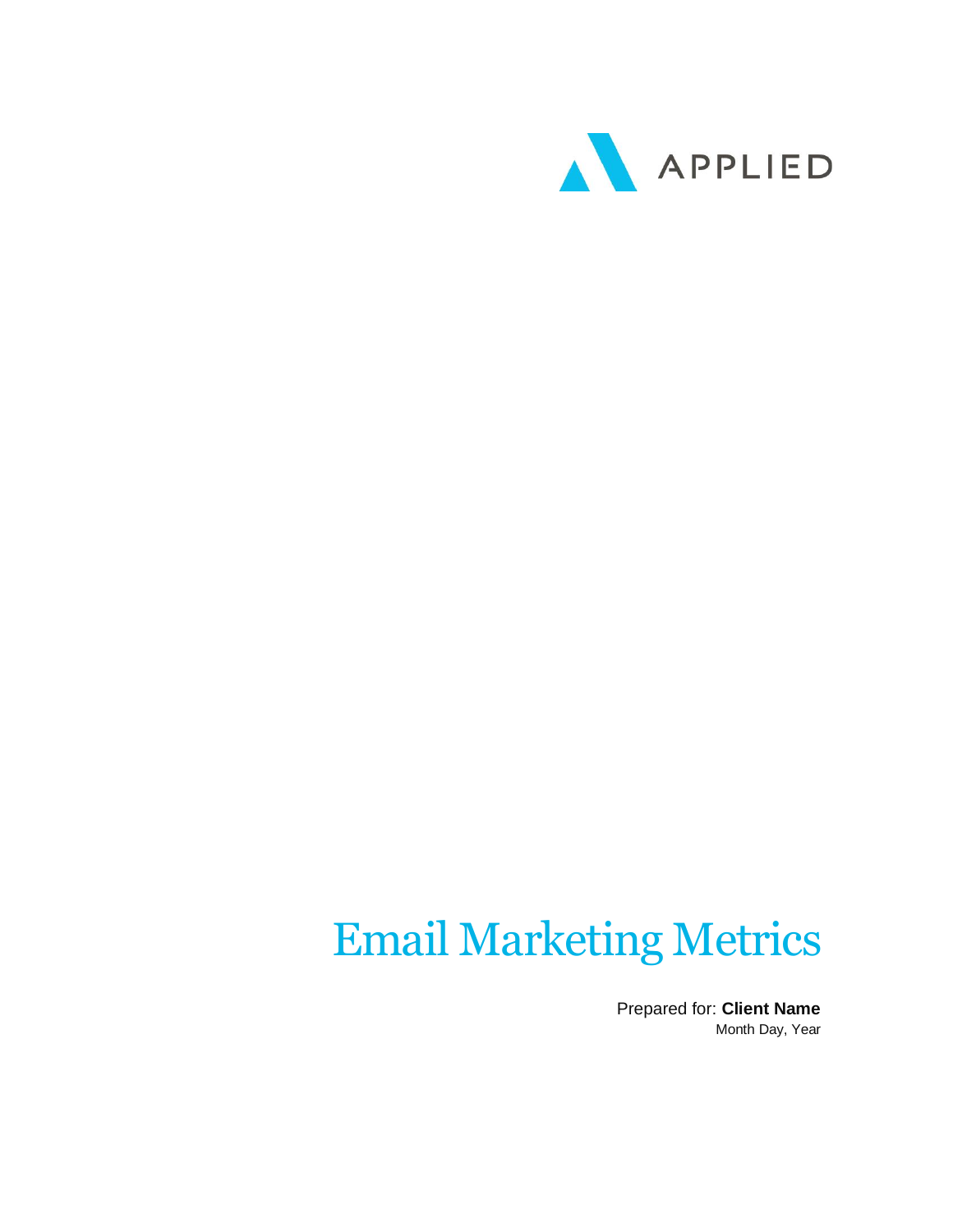### Open Rate

**A measure that indicates the percentage of opened emails for a specific email marketing campaign.\***

*Open rate = Unique Opens / (Sent Emails – Bounced Emails)*

**The open rate helps you understand if your emails and campaigns are making an impact in your recipient's inbox, if your subject lines are resonating with your subscribers, as well as how many good contacts you have on your lists.**

 $21%$ Is the average open rate for the insurance industry.

 $15 - 25%$ is a good email open rate.

#### **Ways to increase your open rates:**

- Clean your mailing list
- Segment your lists
- Send more targeted, relevant email marketing campaigns
- Improve your subject lines
- Don't use caps or exclamation points
- Provide relevant content
- Send emails at the most appropriate times

\**Due to existing and emerging global privacy practices, open rates may not be a reliable indicator of the percentage of recipients viewing your emails.*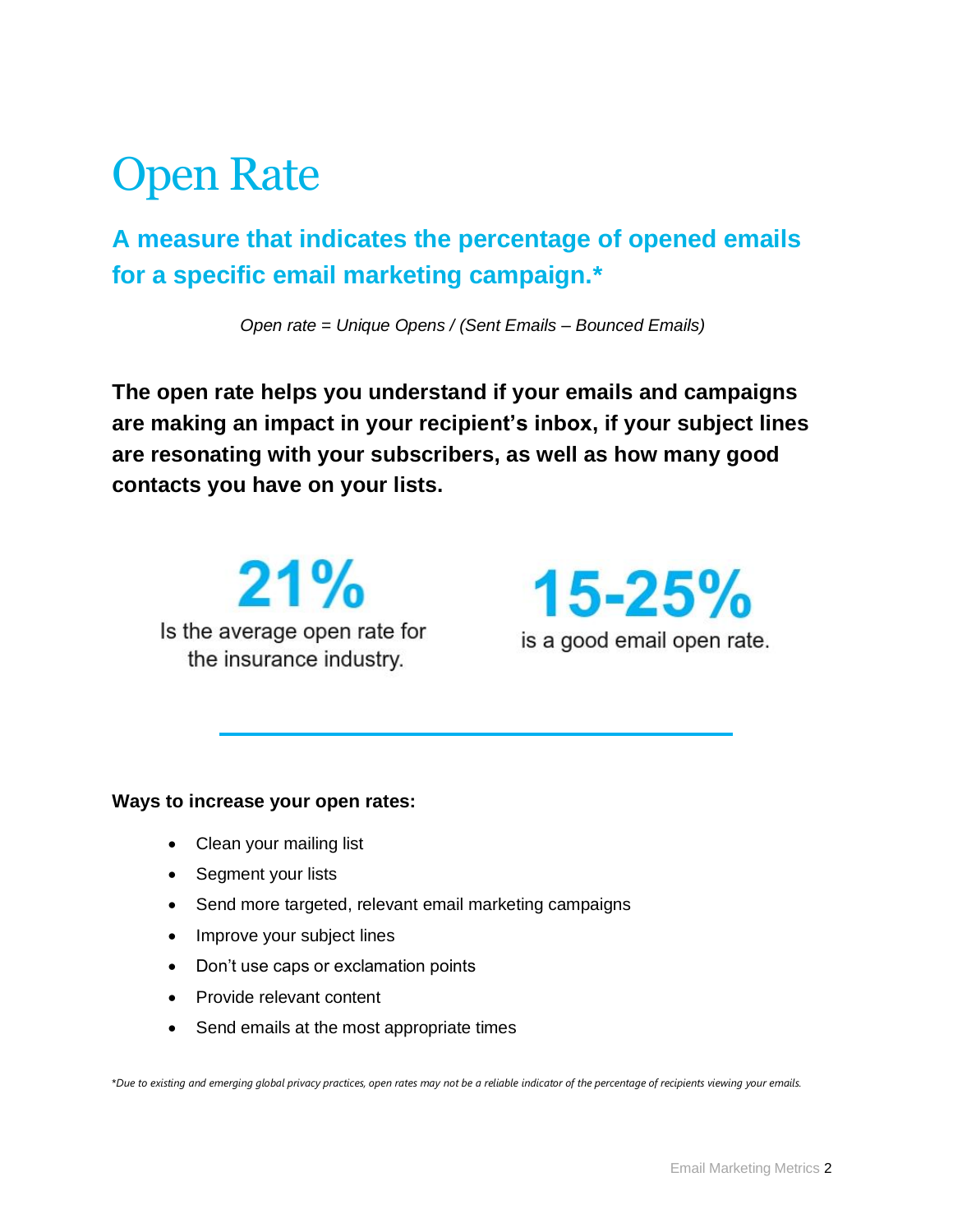# Click-Through Rate (CTR)

**The percentage of individuals that click on a link or image within an email.**

*CTR = Number of Clicks / (Sent Emails – Bounced Emails)*

**The click-through rate helps you understand the rate at which subscribers took the desired action or were compelled enough to get more information from you.**

 $7%$ Is the average click-through rate.



**Remember, a click-through rate can vary depending on the size of your company and if your email is targeted at other businesses or consumers.**

**Ways to increase your click-through rates:**

- Segment your lists
- Send more targeted, relevant email marketing campaigns
- Personalization
- Call to action
- Make emails visual and include several images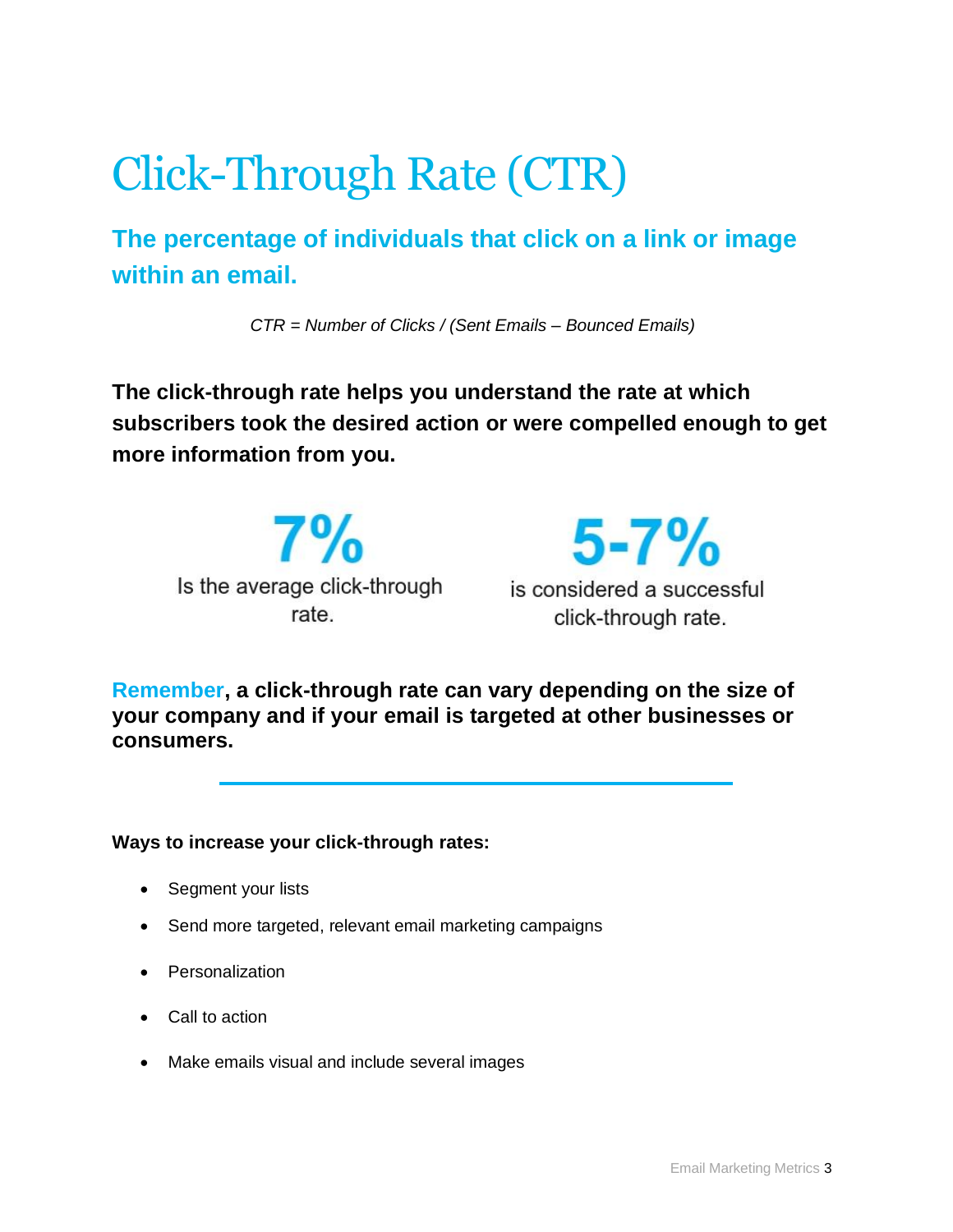### Bounce Rate

**Measures the percentage of how often your emails do not reach the intended recipient and therefore must be returned to the sender.**

*Bounce rate = (Bounced Emails / Number of Emails Sent) x 100*

**Unlike open and click rates, you do NOT want a high bounce rate.**

The average bounce rate  $2\%$ 

Anything higher than  $2%$ should be addressed.

#### **Ways to decrease your bounce rates:**

- Permission-based/opt-ins
- Don't use a free domain send-from address
- Be sure to use a send-from address at your business domain and authenticate it. This will ensure your emails are not caught in spam filters.
- Send consistently and frequently
- Be vigilant and monitor your results